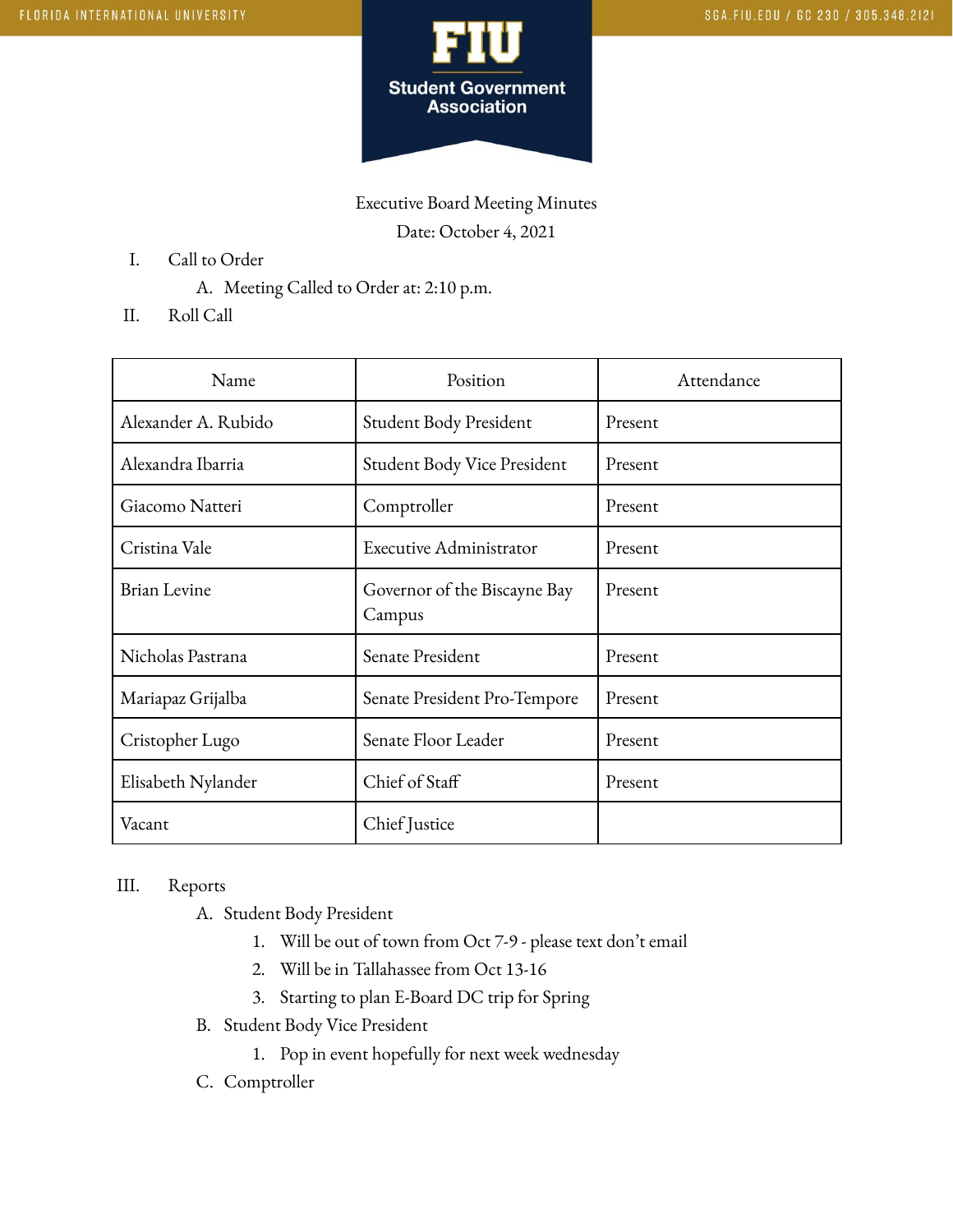- 1. No report
- D. Executive Administrator
	- 1. Rolling out SSIC survey open to feedback wants to put QR codes around the area
	- 2. Wants to increase marketing on Guardian app through video
- E. Governor of the Biscayne Bay Campus
	- 1. In charge of football game please let Brian know if you can/ want to go
	- 2. Did tabling at I-75 last week
	- 3. Putting up lieutenant governor for confirmation at Senate today
	- 4. Met with SSIC last week wanting to create survey
- F. Senate President
	- 1. SSIC is formed has senators for other SSICs
	- 2. 2 confirmations this week
	- 3. Meet your Dean next week on Thursday
- G. Senate President Pro-Tempore
	- 1. Meeting with SSIC this week
- H. Senate Floor Leader
	- 1. SSIC PG 4 needs the most updating PG 5 & 6 don't need much updating
	- 2. Wants to have a conversation with Andrew Naylor about master key access to units in housing halls
- I. Chief of Staff
	- 1. Thrive games needs an update from others on Nov 3 or 4
	- 2. Let me know if you can table October 7th (GL Breezeway): 11:00 1:00 p.m, October 25th (pit event): 12:00 - 2:00 p.m, December 2nd (GC): 11:00 - 1:00 p.m.
- J. Chief Justice
	- 1. VACANT
- IV. Old Business

A.

- V. New Business
	- A. Discussion on getting 1st Semester Students (Freshmen/Transfer/Grad Students) Involved with SGA
- VI. Advisor Reports